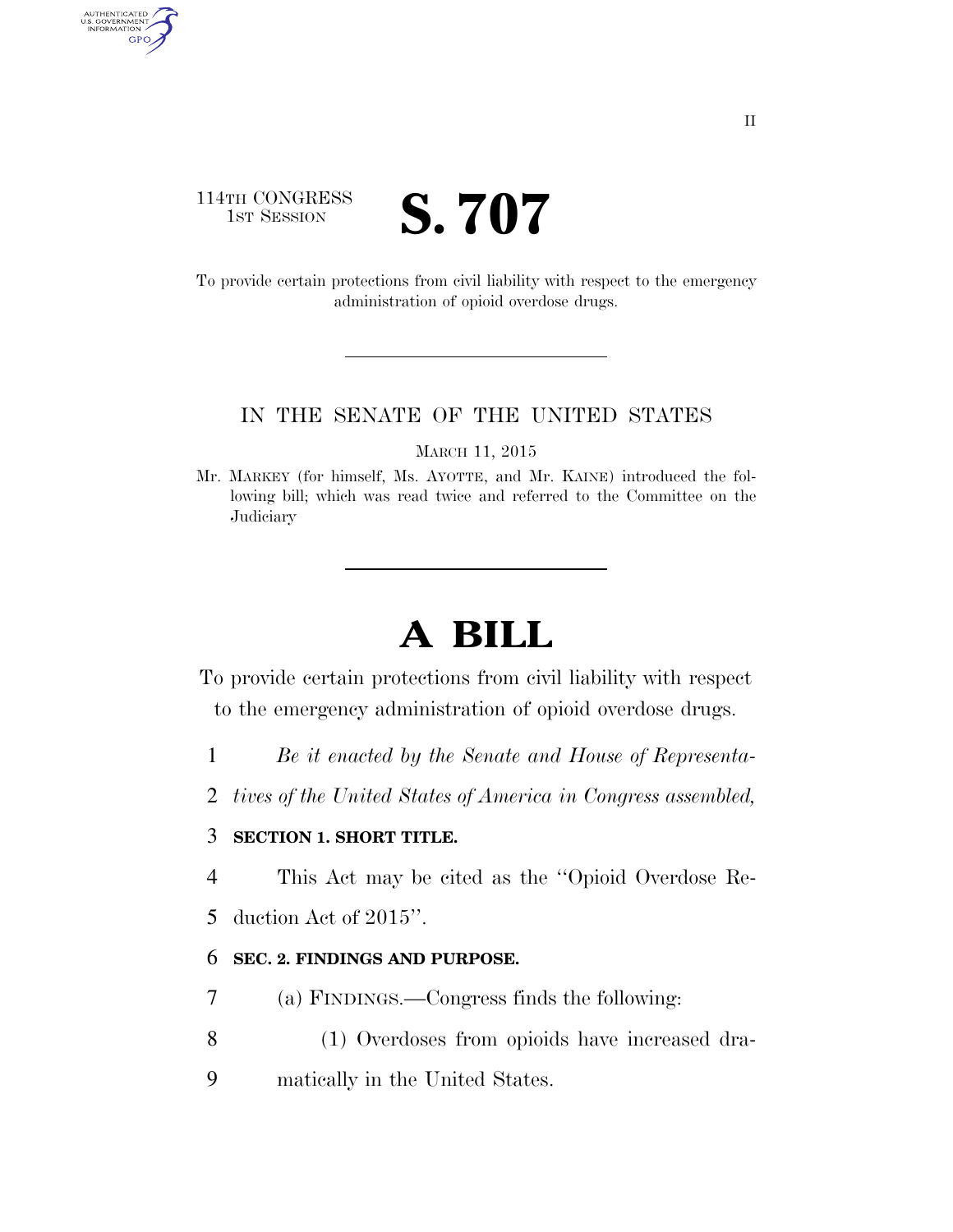| $\mathbf{1}$   | (2) Deaths from drug overdose, largely from             |
|----------------|---------------------------------------------------------|
| $\overline{2}$ | prescription pain relievers, have tripled among men     |
| 3              | and increased fivefold among women over the past        |
| $\overline{4}$ | decade.                                                 |
| 5              | (3) Nationwide, drug overdoses now claim more           |
| 6              | lives than car accidents.                               |
| 7              | (4) Overdose deaths from heroin and other               |
| 8              | opioids can be prevented if the person who overdosed    |
| 9              | is timely administered an opioid overdose drug.         |
| 10             | (5) Medical personnel as well as non-medical            |
| 11             | personnel can be trained to administer opioid over-     |
| 12             | dose drugs safely and effectively.                      |
| 13             | $(6)$ On April 13, 2014, the Food and Drug Ad-          |
| 14             | ministration approved a prescription opioid overdose    |
| 15             | drug hand-held auto-injector for use by family mem-     |
| 16             | bers and caregivers to treat a person known or sus-     |
| 17             | pected to have had an opioid overdose.                  |
| 18             | (7) Several States, including Massachusetts,            |
| 19             | have established programs allowing for the adminis-     |
| 20             | tration of opioid overdose drugs by non-medical per-    |
| 21             | sonnel, and those programs have saved lives.            |
| 22             | (8) The willingness of medical and non-medical          |
| 23             | personnel to administer opioid overdose drugs may       |
| 24             | be deterred by potential civil liability, and the will- |
| 25             | ingness of physicians to prescribe opioid overdose      |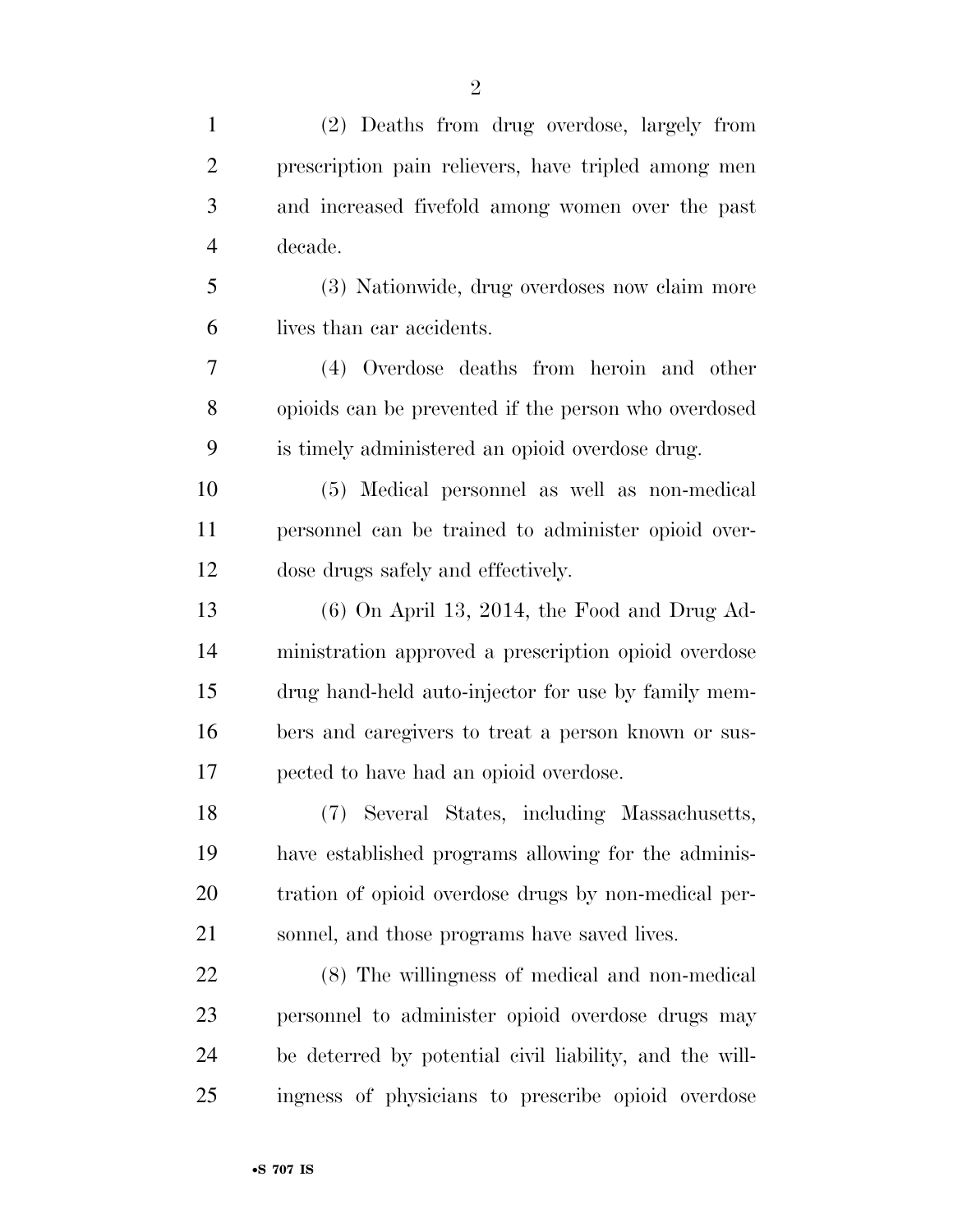| drugs to persons other than a patient may also be |
|---------------------------------------------------|
| deterred by potential civil liability.            |

 (b) PURPOSE.—The purpose of this Act is to save the lives of people who intentionally or inadvertently over- dose on heroin or other opioids by providing certain pro- tections from civil liability with respect to the emergency administration of opioid overdose drugs.

#### **SEC. 3. DEFINITIONS.**

In this Act—

 (1) the term ''health care professional'' means a person licensed by a State to prescribe prescription drugs;

 (2) the term ''opioid overdose drug'' means a drug that, when administered, reverses in whole or part the pharmacological effects of an opioid over-dose in the human body; and

 (3) the term ''opioid overdose program'' means a program operated by a local health department, community-based organization, substance abuse treatment organization, law enforcement agency, fire department, other first responder department, or voluntary association or a program funded by a Fed- eral, State, or local government that works to pre- vent opioid overdoses by in part providing opioid overdose drugs and education to individuals at risk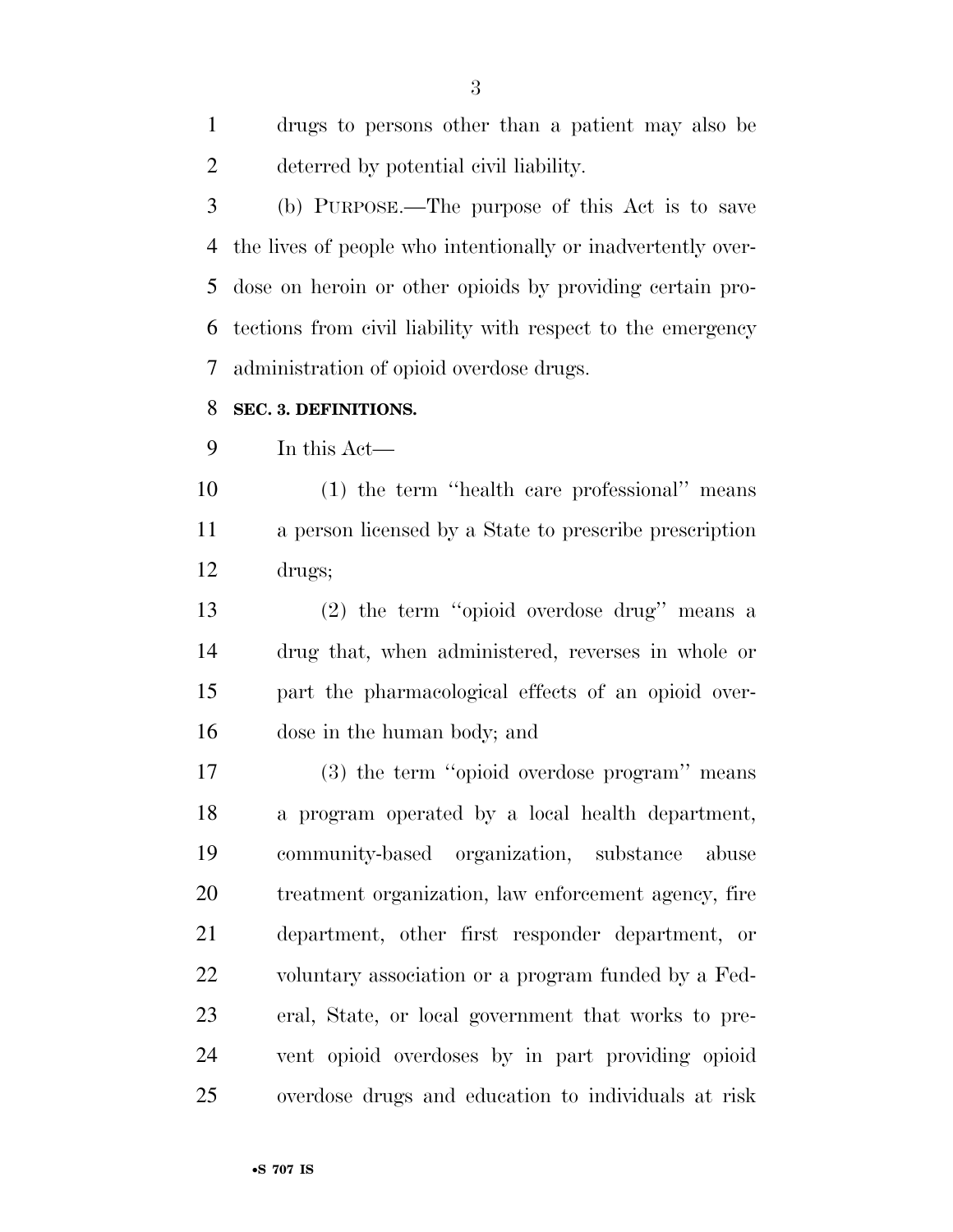of experiencing an opioid overdose or to an indi- vidual in a position to assist another individual at risk of experiencing an opioid overdose.

## **SEC. 4. PREEMPTION AND ELECTION OF STATE NON-APPLICABILITY.**

 (a) PREEMPTION.—Except as provided in subsection (b), this Act preempts the law of a State to the extent that such law is inconsistent with this Act, except that this Act shall not preempt any State law that provides additional protection from liability relating to the adminis- tration of opioid overdose drugs or that shields from liabil- ity any person who provides or administers opioid overdose drugs.

 (b) ELECTION OF STATE REGARDING NONAPPLICA- BILITY.—Sections 5, 6, and 7 shall not apply to any civil action in a State court against a person who administers opioid overdose drugs if—

 (1) all parties to the civil action are citizens of the State in which such action is brought; and

 (2) the State enacts legislation in accordance with State requirements for enacting legislation—

 (A) citing the authority of this subsection; (B) declaring the election of the State that such sections 5, 6, and 7 shall not apply, as of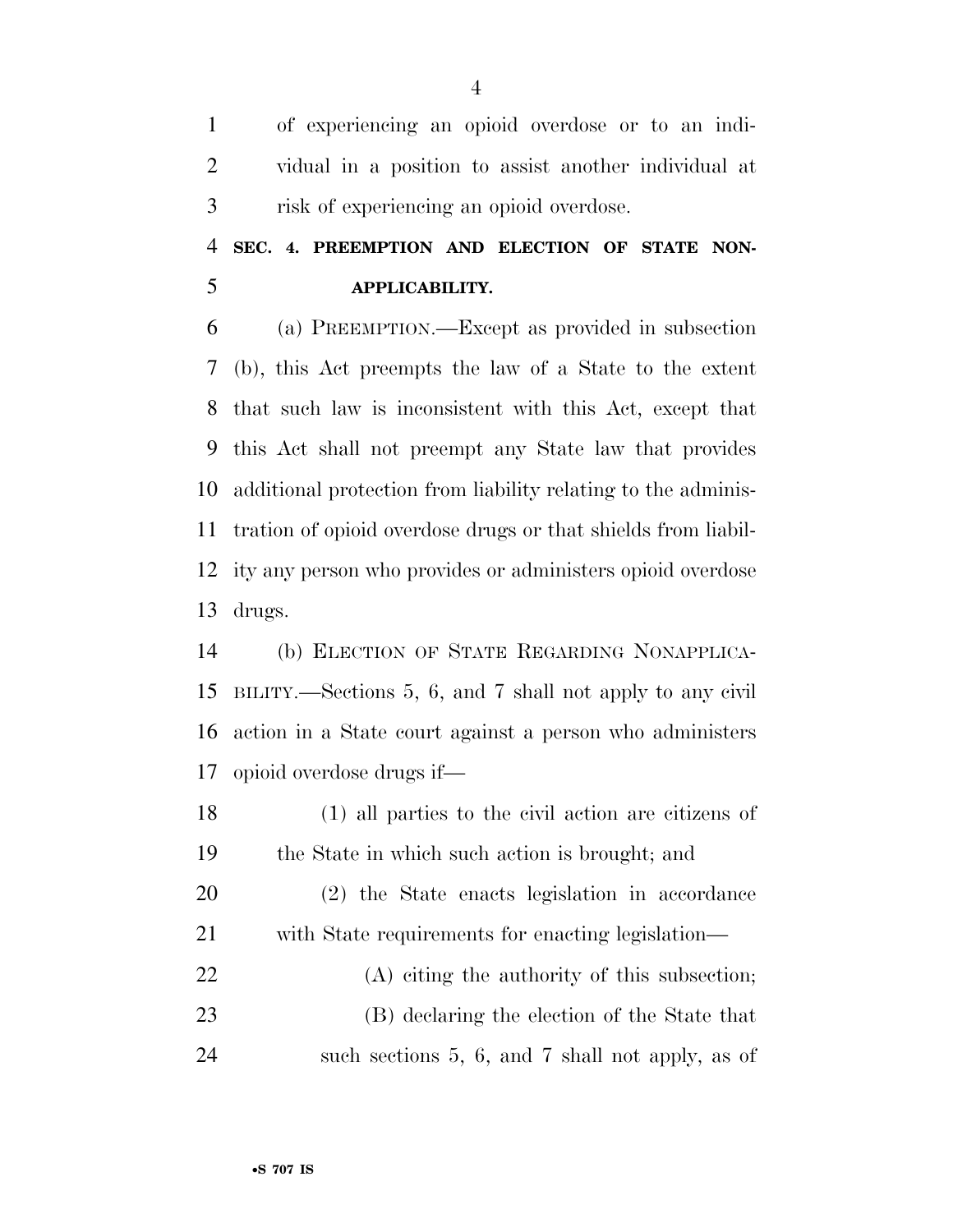| $\mathbf{1}$   | a date certain, to any civil actions covered by          |
|----------------|----------------------------------------------------------|
| $\overline{2}$ | this Act; and                                            |
| 3              | (C) containing no other provisions.                      |
| $\overline{4}$ | SEC. 5. LIMITATION ON CIVIL LIABILITY FOR HEALTH         |
| 5              | <b>CARE PROFESSIONALS WHO PROVIDE OPIOID</b>             |
| 6              | <b>OVERDOSE DRUGS.</b>                                   |
| 7              | (a) LIMITATION ON LIABILITY.—                            |
| 8              | (1) IN GENERAL.—Notwithstanding any other                |
| 9              | provision of law, a health care professional who pre-    |
| 10             | scribes or provides an opioid overdose drug to an in-    |
| 11             | dividual at risk of experiencing an opioid overdose,     |
| 12             | or who prescribed or provided an opioid overdose         |
| 13             | drug to a family member, friend, or other individual     |
| 14             | in a position to assist an individual at risk of experi- |
| 15             | encing an opioid overdose, shall not be liable for       |
| 16             | harm caused by the use of the opioid overdose drug       |
| 17             | if the individual to whom such drug is prescribed or     |
| 18             | provided has been educated in accordance with para-      |
| 19             | graph (2) about opioid overdose prevention and           |
| 20             | treatment by the health care professional or as part     |
| 21             | of an opioid overdose program.                           |
| 22             | EDUCATION REQUIREMENTS.-For pur-<br>(2)                  |
| 23             | poses of paragraph (1), an individual who has been       |
|                |                                                          |

 educated in accordance with this paragraph shall have been trained on—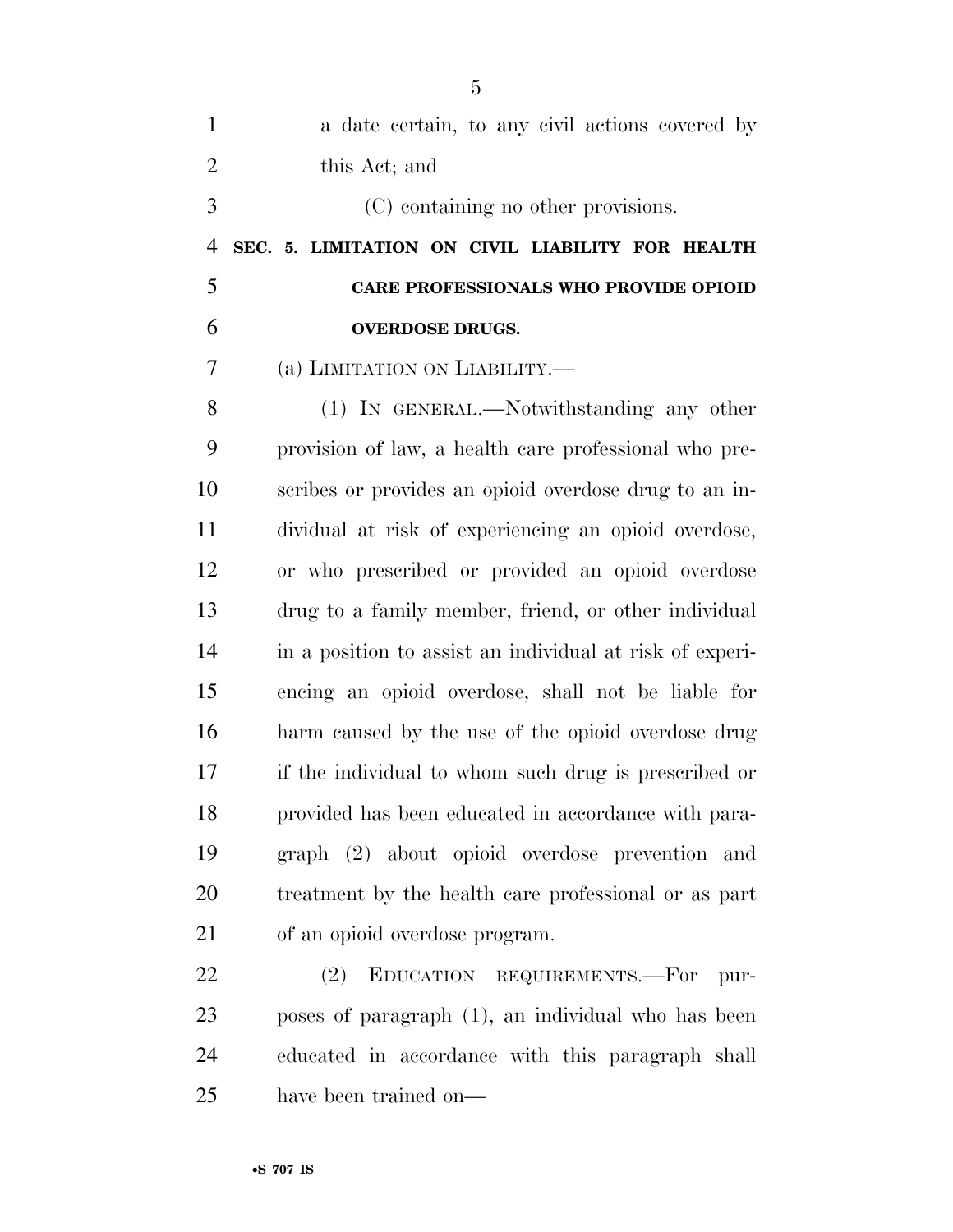| $\mathbf{1}$   | (A) when to administer the opioid overdose                     |
|----------------|----------------------------------------------------------------|
| $\overline{2}$ | drug;                                                          |
| 3              | (B) how to administer the opioid overdose                      |
| $\overline{4}$ | drug; and                                                      |
| 5              | (C) the steps that need to be taken after                      |
| 6              | administration of the opioid overdose drug.                    |
| 7              | (b) EXCEPTION.—Subsection (a) shall not apply to               |
| 8              | a health care professional if the harm was caused by the       |
| 9              | gross negligence or reckless misconduct of the health care     |
| 10             | professional.                                                  |
| 11             | SEC. 6. LIMITATION ON CIVIL LIABILITY FOR INDIVIDUALS          |
| 12             | WORKING FOR OR VOLUNTEERING AT A                               |
|                |                                                                |
|                | STATE OR LOCAL AGENCY OPIOID OVERDOSE                          |
| 13<br>14       | PROGRAM.                                                       |
| 15             | (a) IN GENERAL.—Notwithstanding any other provi-               |
| 16             | sion of law, except as provided in subsection (b), no indi-    |
|                | 17 vidual who provides an opioid overdose drug shall be liable |
|                | 18 for harm caused by the emergency administration of an       |
| 19             | opioid overdose drug by another individual if the indi-        |
| 20             | vidual who provides such drug—                                 |
| 21             | (1) works for or volunteers at an opioid over-                 |
| 22             | dose program; and                                              |
| 23             | (2) provides the opioid overdose drug as part of               |
| 24             | the opioid overdose program to an individual author-           |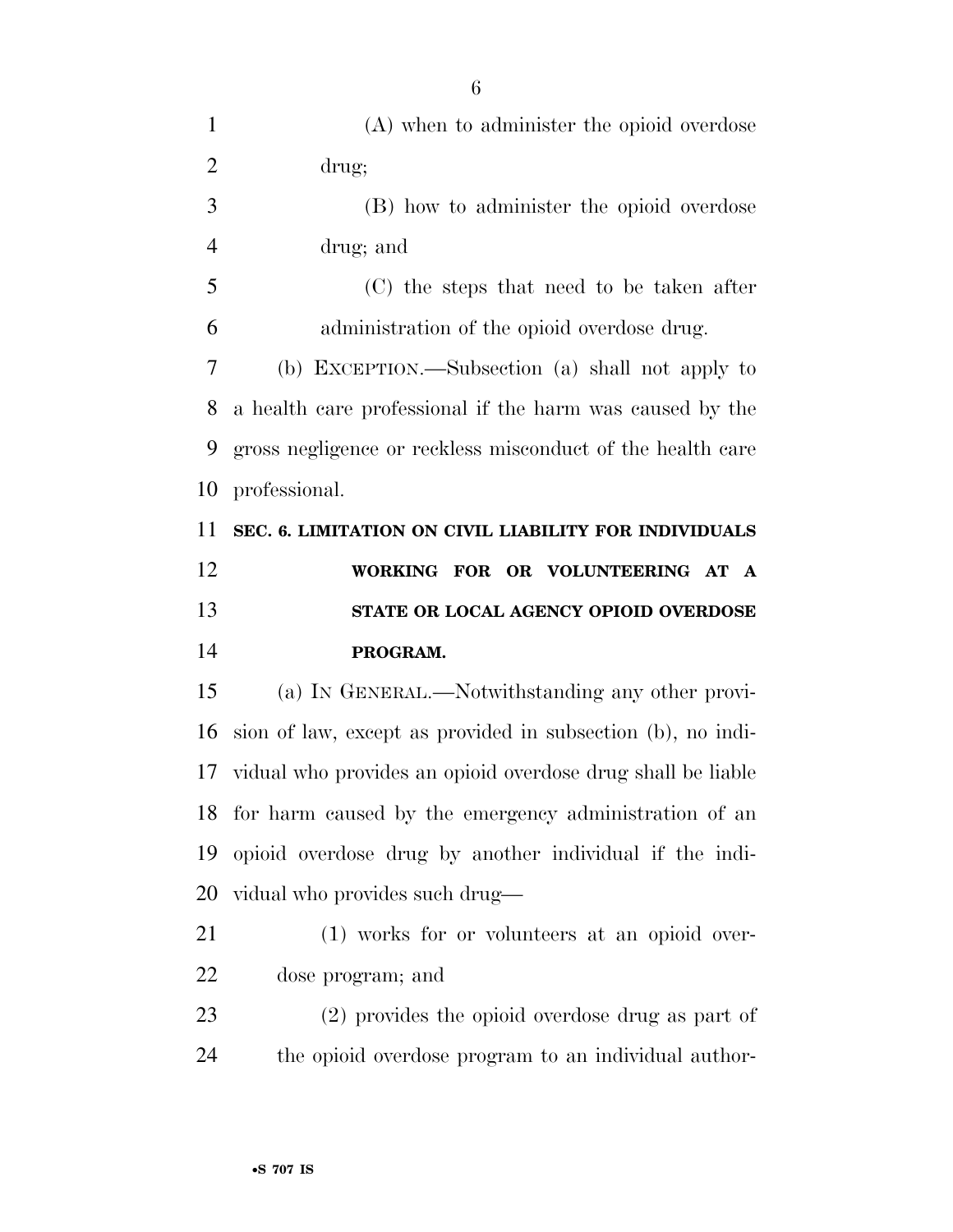ized by the program to receive an opioid overdose drug.

 (b) EXCEPTION.—Subsection (a) shall not apply if the harm was caused by the gross negligence or reckless misconduct of the individual who provides the drug.

## **SEC. 7. LIMITATION ON CIVIL LIABILITY FOR INDIVIDUALS WHO ADMINISTER OPIOID OVERDOSE DRUGS.**

 (a) IN GENERAL.—Notwithstanding any other provi- sion of law, except as provided in subsection (b), no indi- vidual shall be liable for harm caused by the emergency administration of an opioid overdose drug to an individual who has or reasonably appears to have suffered an over-dose from heroin or other opioid, if—

 (1) the individual who administers the opioid overdose drug—

 (A) obtained the drug from a health care professional or as part of an opioid overdose program; or

 (B) is doing so pursuant to a prescription for an opioid overdose drug under section 505 of the Federal Food, Drug, and Cosmetic Act (21 U.S.C. 355) or is licensed under section 351 of the Public Health Service Act (42 U.S.C. 262); and